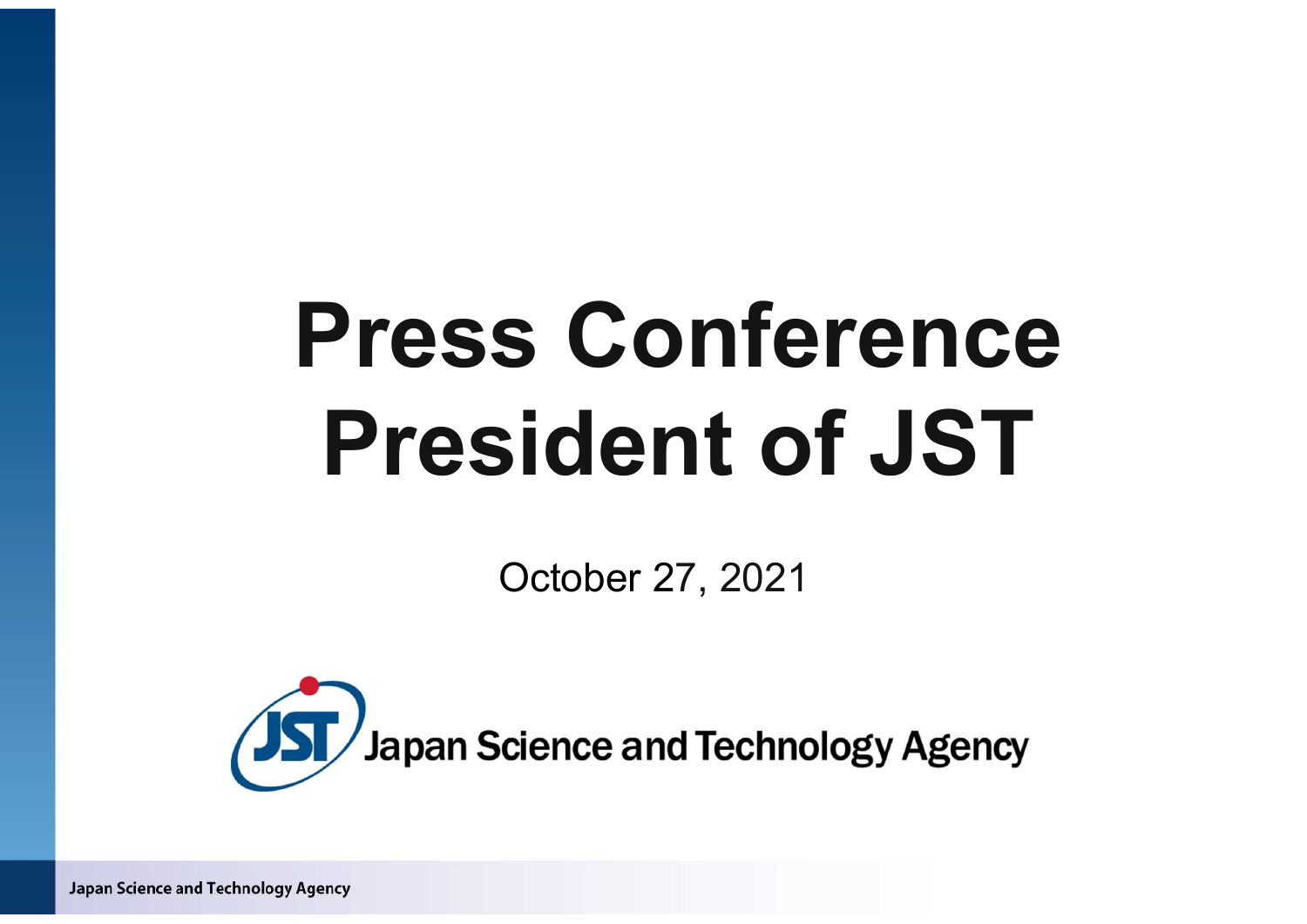## **The 3rd Brilliant Female Researchers Award (The Jun Ashida Award)**

**Announcement / Ceremony and Panel Discussion**

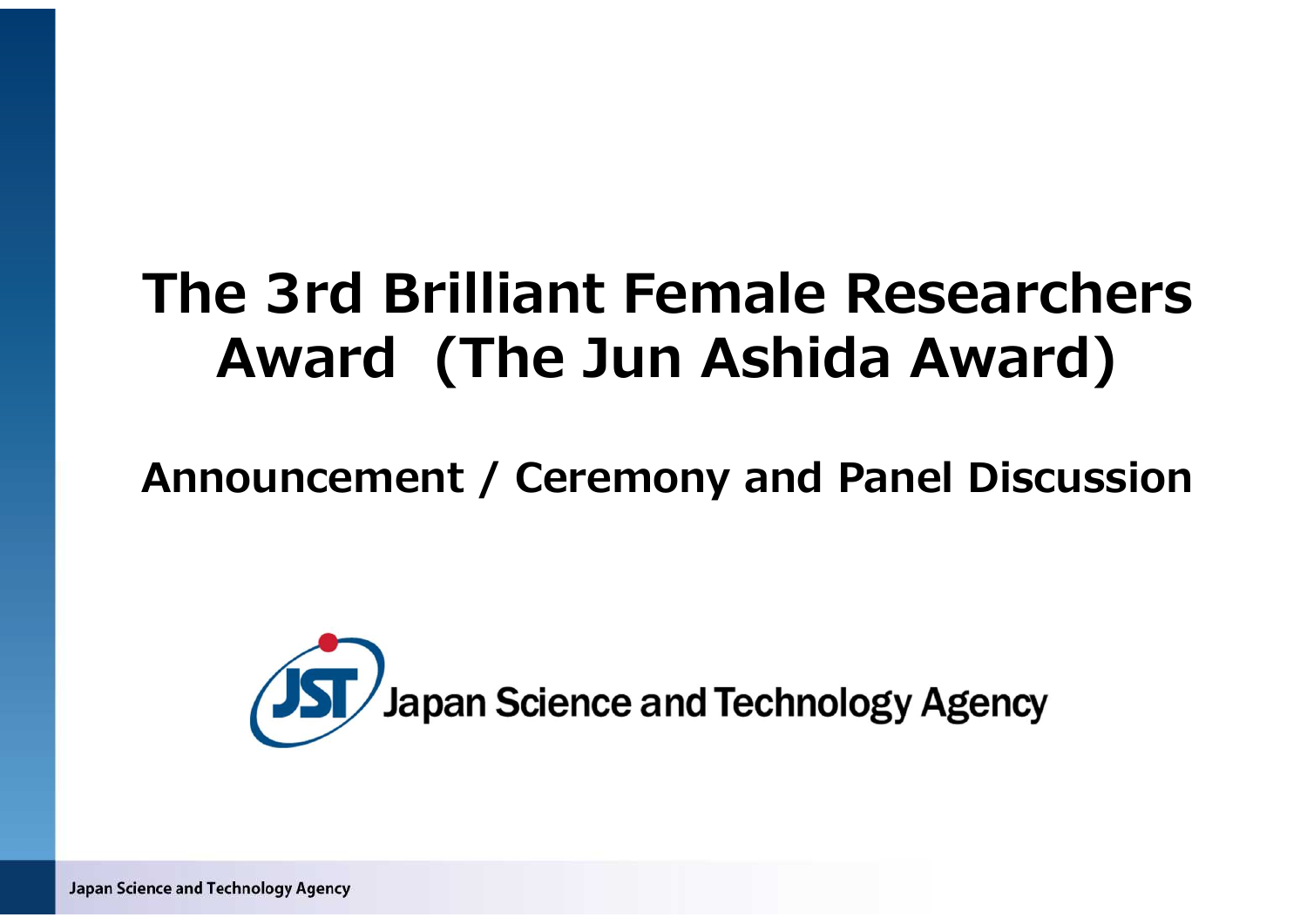## **The Brilliant Female Researchers Award** (**The Jun Ashida Award**)

## Purpose

As part of our efforts to promote the active participation of female researchers, JST set up this awards program to commend: female researchers working on outstanding research that contributes to a sustainable future society; organizations supporting female researchers' activities. The Ashida Fund\* will cooperate to provide a supplementary prize of 1 million yen.

\*The Ashida Fund was established in 1994 by the late fashion designer Jun Ashida for the purpose of nurturing the younger generation. The Japan International Science and Technology Exchange Center (JISTEC) operates and manages the Ashida Fund by keeping the funds from Jun Ashida Co. Ltd.

### Eligibility (Both self-recommendations and recommendations by others are eligible)

### 【**The Award for a Brilliant Female Researcher**】

• A female researcher aged under 40 in principle. Recognizes pauses in research due to life events.

### 【**The Award for an Organization Supporting Female Researchers**】

• A progressive organization carrying out initiatives contributing to greater involvement of female researchers, serving as a model for other organizations

## 2021 Schedule

- Application: April 1st June 30th (12:00 pm)
- Selection: Early July to the end of August
- Announcement and Ceremony : November 3rd (wed)

(Venue: Miraikan)

Japan Science and Technology Agency

## Judges









Keiko Torii. (Chair)

Chieko Asakawa **Reiko Abe**  Yoshie Okusa









Hiroshi **Kitagawa** 

**Tokoro** 

Hitoshi

**Murayama** 

Masashi Yanagisawa

HP:https://www.jst.go.jp/diversity/about/award/index.html Contact: Office for Diversity and Inclusiveness, JST

Tel: 03-5214-8443 E-mail: diversity@jst.go.jp

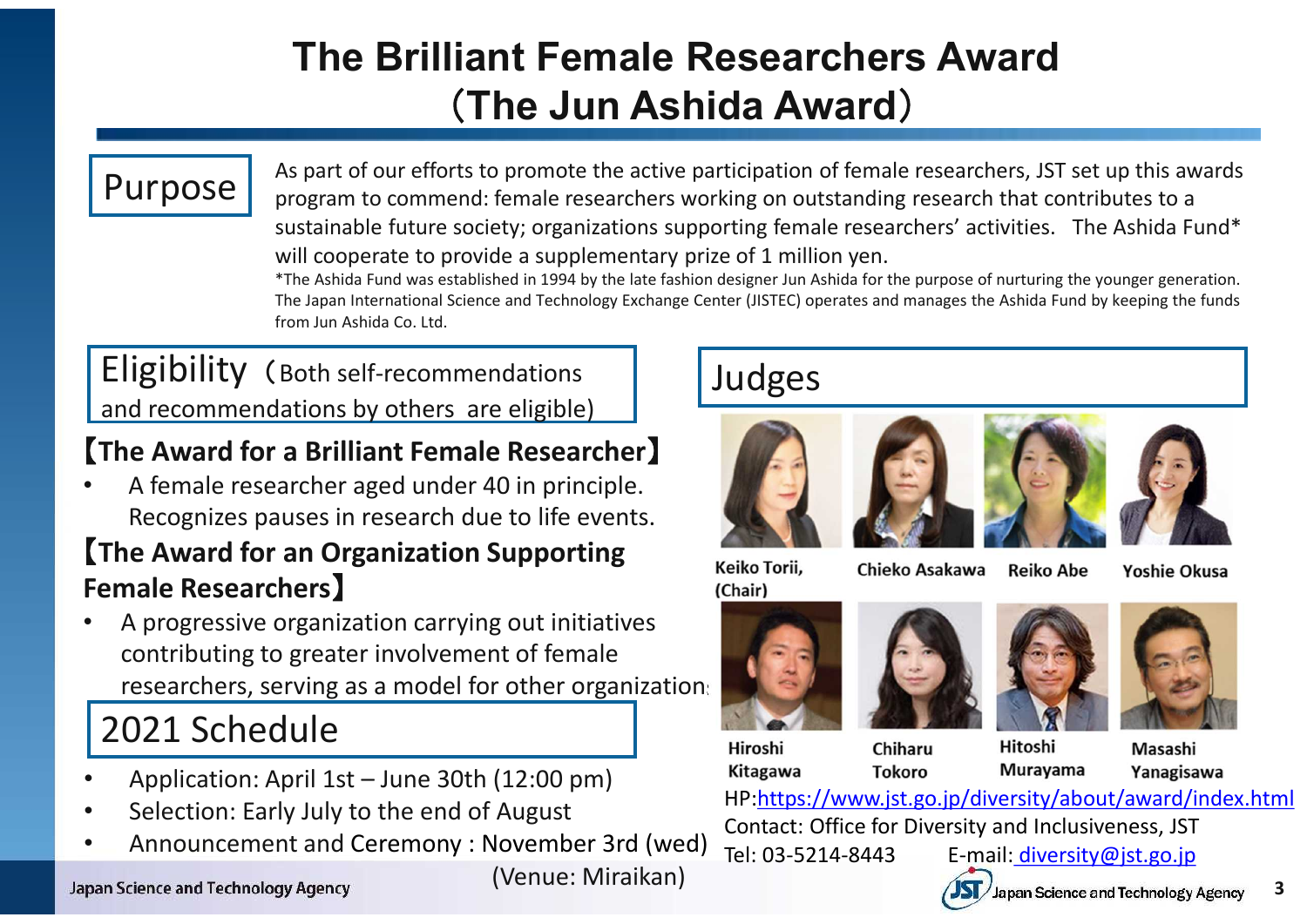### **The 3rd Brilliant Female Researchers Award (The Jun Ashida Award) Announcement / Ceremony and Panel Discussion**

- 1.**Purpose:** ・ Promotion of female researchers' activities and diversity
	- ・ Presentation of role models, who provide intellectual stimulation for the next generation
	- ・ Further dissemination of this award
- 2.**Eligible audience:** People who are interested in science and technology and the relationship between science and society would be eligible. It is also highly recommended for younger generation
- 3.**Outline Host**: Japan Science and Technology Agency (JST)

**Supporter:** Jun Ashida Co. Ltd. and The Japan International Science and Technology Exchange Center (managing organization of the Ashida Fund)

**Cosponsor:** Ministry of Education, Culture, Sports, Science and Technology

**Date: November 3, 2021 (13:00 - 15:30)**

**Venue:** Miraikan Hall, Miraikan 7F (No audience, only staff members and press will attend.) \* It may be switched to the video meeting system depending on the situation of the COVID-19.

#### **Part 1: Ceremony**

- 13:00 Opening remarks by Dr. Hamaguchi (President, JST)
- 13:05 Congratulatory remarks
- 13:10 Introduction of guests
- 13:15 Announcement of winners by Dr. Keiko Torii, Chair of judges
- 13:20 Introduction of judges
- 13:25 Presentation of a trophy and certificate to each winner of the Jun Ashida Awards and JST President Award by Dr. Hamaguchi
- 13:35 Presentation of supplementary prize to the winner of the Brilliant Female Researcher Award by Ms. Ashida Tae, a fashion designer
- 13:40 **Speeches by winners**

(Photo session)

#### **Part 2**: **Panel Discussion**

14:45 **Panel Discussion**

**Science and fashion design: Is it so similar or so different?** ・Panelists:

Winners (researchers and an organization representative) Ms. Ashida Tae, Fashion Designer

Dr. Hamaguchi Michinari, JST President

・Facilitator:

- Watanabe Miyoko, Executive Director of JST,
- Director of the Office for Diversity and Inclusiveness
- 15:15 Closing Remarks
- 15:30 Closing Announcement

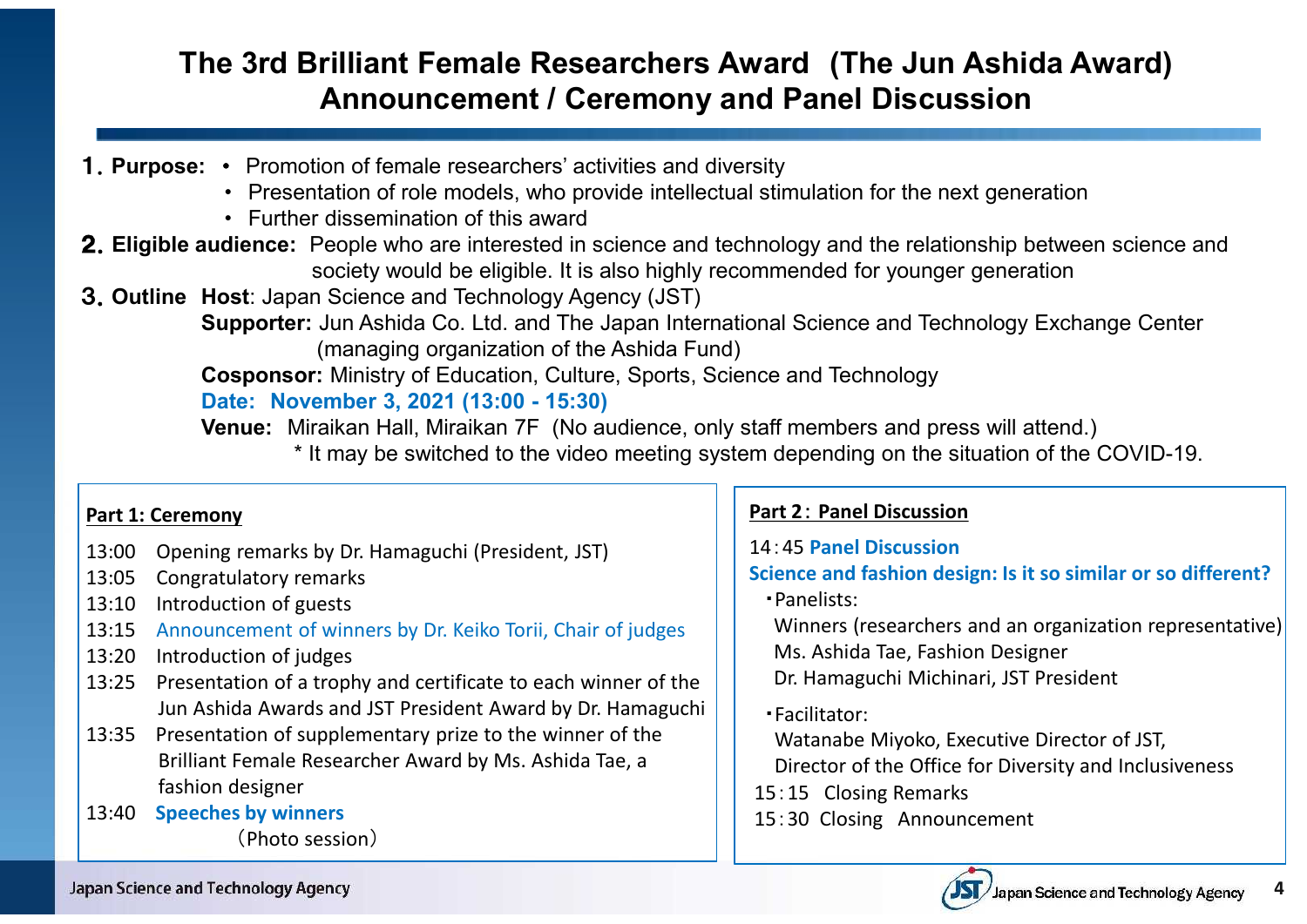## **Science Agora 2021**

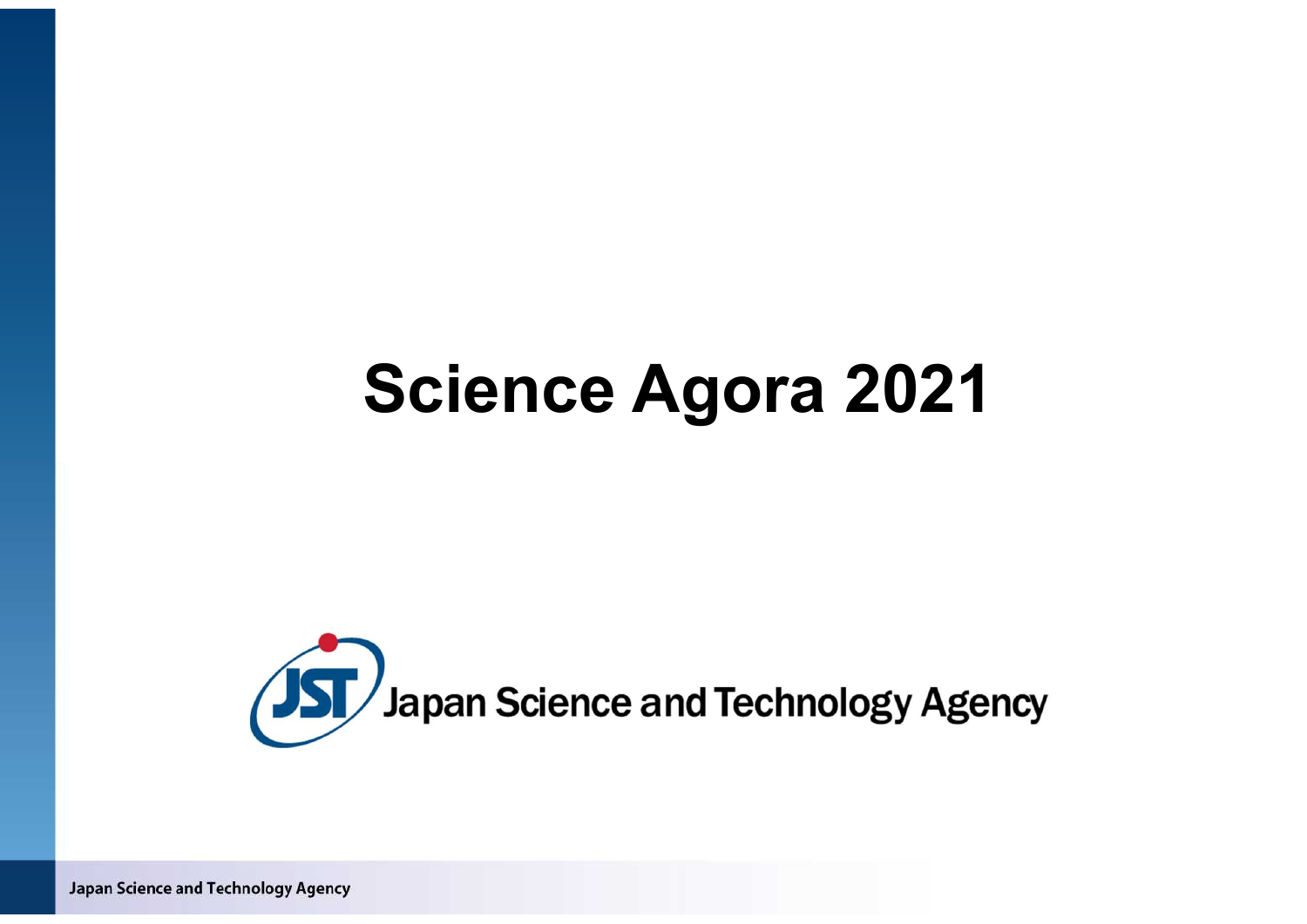## **Science Agora 2021 Outline**

- **Date: Science Agora** November 3-7  $\Box$
- Pre Agora (October 10 and 11)  $\Box$
- \* Contents related to digitalization are planned on the Digital Days 2021.
- **Venues and access:** Science Agora 2021 will be held online.  $\Box$

(Live streaming will be done via Zoom webinar, Zoom Meeting, and YouTube)

104 Sessions  $\Box$ 

#### **Theme: Dialogue for Life**  $\Box$

We have been living with the novel coronavirus (COVID-19) for over one year, and the crisis has forced change upon every aspect of our lives. What can science do for society at this crossroads? How can science bring safety and abundance to society? Now more than ever, we must take a fresh look at the role science should play in society. For that reason, "dialogue" will play an even greater role in Science Agora 2021. Through dialogue, let us envision the role and future of science and technology across a wide range of topics that touch every axis of our lives.

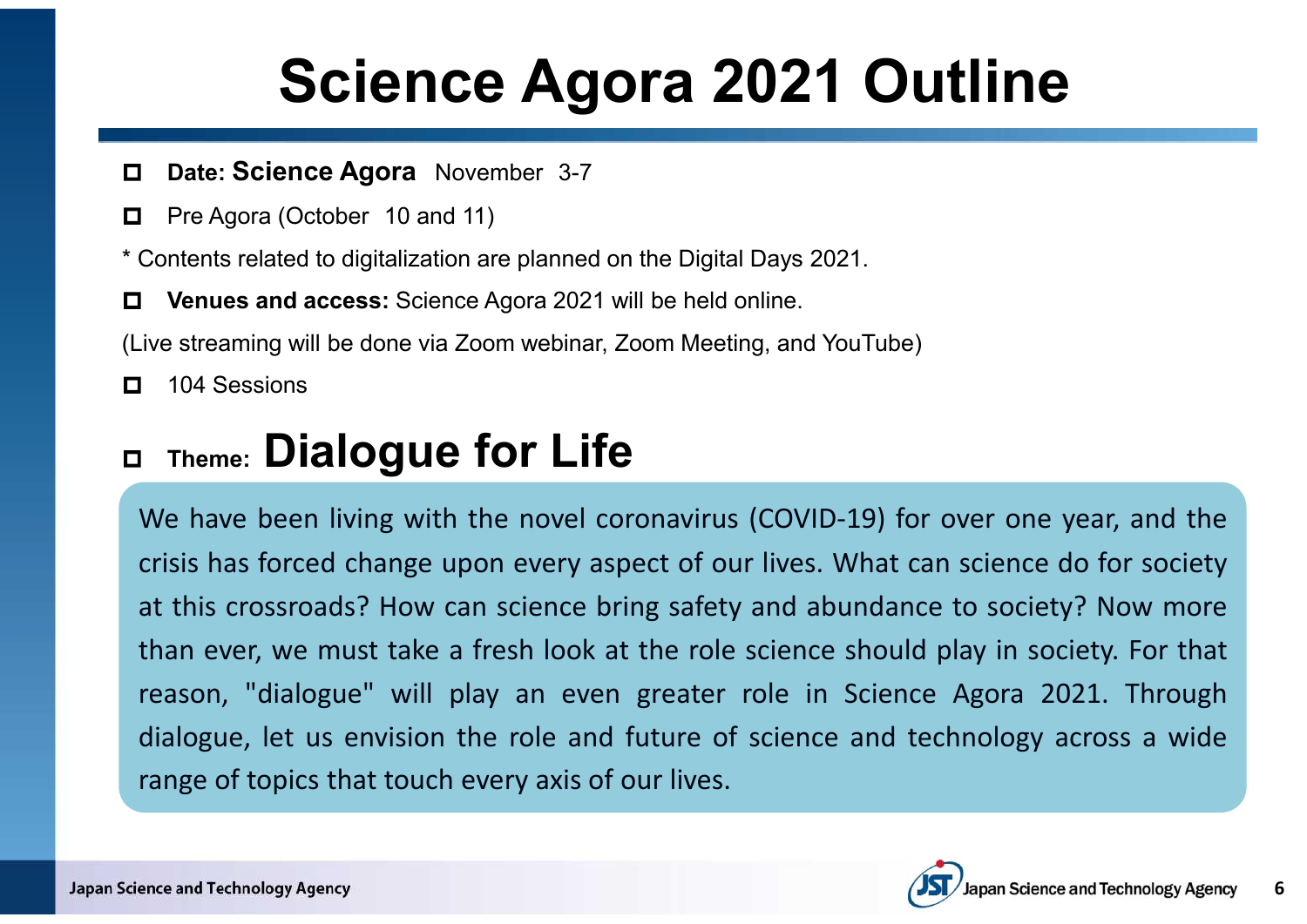### **Role of Universities? For revitalizing the Innovation System**

### November 6 10:00**-**12:00

### **Role of Universities?** For revitalizing the Innovation System

| <b>AMANO Hiroshi</b>       | Professor, Institute of Materials and System for Sustainability, |  |
|----------------------------|------------------------------------------------------------------|--|
|                            | <b>Nagoya University</b>                                         |  |
|                            | 2014 Nobel Laureate in Physics                                   |  |
| <b>KISHI Akiko</b>         | Project Research Associate, Graduate School of Engineering,      |  |
|                            | The University of Tokyo                                          |  |
| <b>TODOME Masanobu</b>     | <b>CEO, SUNDRED Corporation</b>                                  |  |
| <b>NAKAGAWA Masato</b>     | Fellow, DENSO Corporation,                                       |  |
|                            | Former President & CEO of DENSO Europe                           |  |
| <b>HAMAGUCHI Michinari</b> | President, Japan Science and Technology Agency                   |  |
| <b>YOSHINO Masanori</b>    | Senior Project Manager, the Research and Development Group,      |  |
|                            | Hitachi Ltd                                                      |  |



There have been concerns about a decline in Japan's research capabilities and industrial competitiveness over the years. What kind of research environment does our country have to provide to create a source of innovation again? What is required for us to nurture the outcomes produced by universities and other institutions in cooperation with industry?

In this session, we will introduce the Center of Innovation (COI), good practices in Europe, and new trends of the industry aiming to create new businesses through co-creation. Then, we will discuss the path to revitalization of the innovation system that will support "**Life**" in the future.

https://www.jst.go.jp/sis/scienceagora/2021/session/06-e10.html

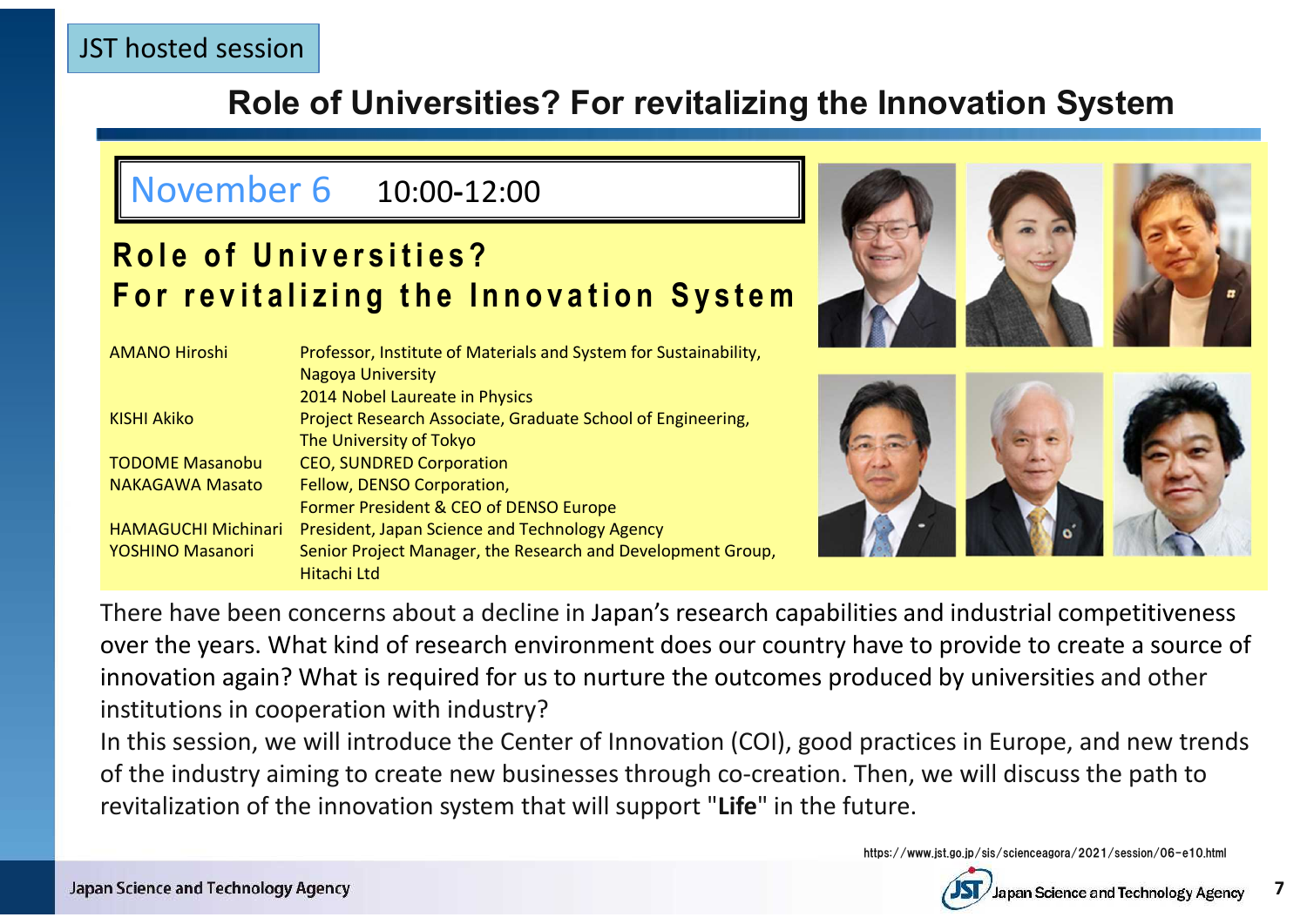JST hosted session

## **'STI for SDGs ' Award**

**Solving social issues through science, technology, and innovation (STI)**

### **November 3 19:00 - 21:00(Online, Registration required)**

Introduction of the practices of the 2021 **'** STI for SDGs **'** Award and holding a discussion session with the award winners

Exhibitors: KANIE Norichika (Professor, Graduate School of Media and Governance, Keio University and Chair of the selection committee) and representatives of winning organizations, etc.

| <b>Awards</b>                       | <b>Winners</b>                                                                            | <b>Practice</b>                                                                                                                                         |
|-------------------------------------|-------------------------------------------------------------------------------------------|---------------------------------------------------------------------------------------------------------------------------------------------------------|
| <b>MEXT Minister</b><br>Award       | The COI Site, Tokyo University of the Arts                                                | Development of 'Daredemo Piano® (The Auto-Accompanied Piano)'<br>-Universal piano to all including people with disabilities and the elderly             |
| <b>JST President</b><br>Award       | Smolt Co. Ltd<br>University of Miyazaki                                                   | Development of resilient species to global warming and sustainable<br>production of salmon roes by circular aquafarming of cherry salmon                |
| <b>Excellent Practice</b><br>Awards | National Agriculture and Food Research<br>Organization                                    | Optimizing local water use through ICT-based rice field management                                                                                      |
|                                     | Japan Aerospace Exploration Agency (JAXA)                                                 | Protecting artificial satellites that support daily life from space debris<br>and realizing a sustainable society                                       |
|                                     | General Incorporated Association Pine Grace                                               | Utilization of unused local resources by veterinary medicine and<br>forestry                                                                            |
|                                     | Kochi University, Shizuoka Institute of Science<br>and Technology, University of Miyazaki | Cross-institutional efforts to promote the use of Jakago (gabion)<br>technology that combines disaster prevention and the environmental<br>conservation |
| <b>Next Generation</b><br>Awards    | Robot Science Club, Otemon Gakuin Otemae<br>Junior & Senior High School                   | Robot development based on design thinking aiming at resolving<br><b>SDGs-related issues</b>                                                            |
|                                     | Fukushima Prefectural Fukushima High<br>School                                            | Development of rechargeable batteries using magnesium and iodine                                                                                        |

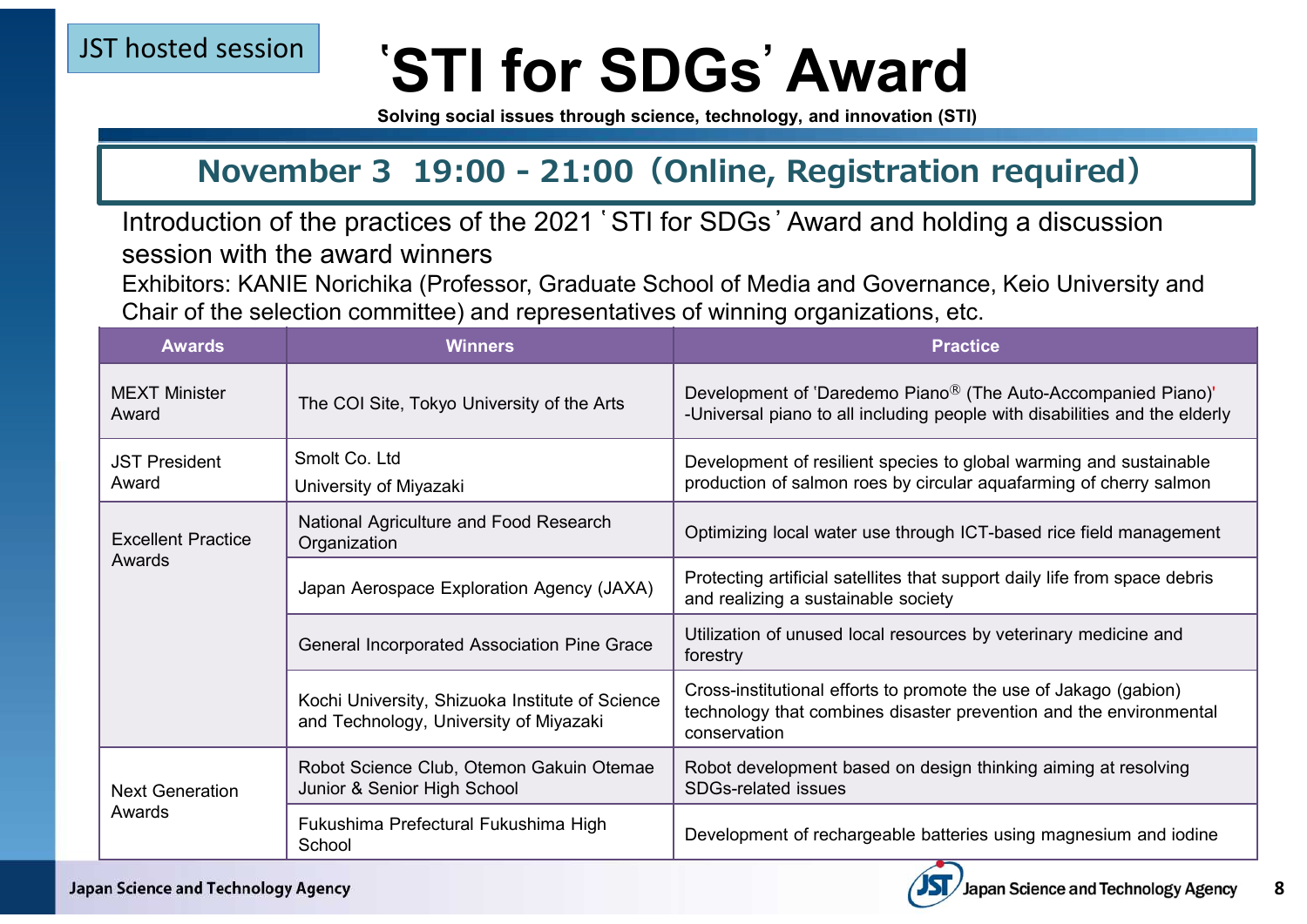## **MEXT Minister Award**

- **Organization: The COI Site, Tokyo University of the Arts**
- **Practice:** Development of 'Daredemo Piano<sup>®</sup> (The Auto-Accompanied Piano)' -Universal piano to all including people with disabilities and the elderly
- **Outline:** They have developed a piano with an automatic accompaniment function, in which the accompaniment and pedals follow automatically when a melody is pressed with one finger. This system has realized the desire of playing music for people with disabilities, the elderly, and contributed to feelings of self-efficacy, happiness, and improvement of QOL.
- Remote online performance using the MIDI standard has been realized. They try to expand the application field including medical area by collecting various data.



A splendid accompaniment automatically follows the touching keys of the melody.



Everybody can enjoy playing the Daredemo Piano<sup>®</sup>.

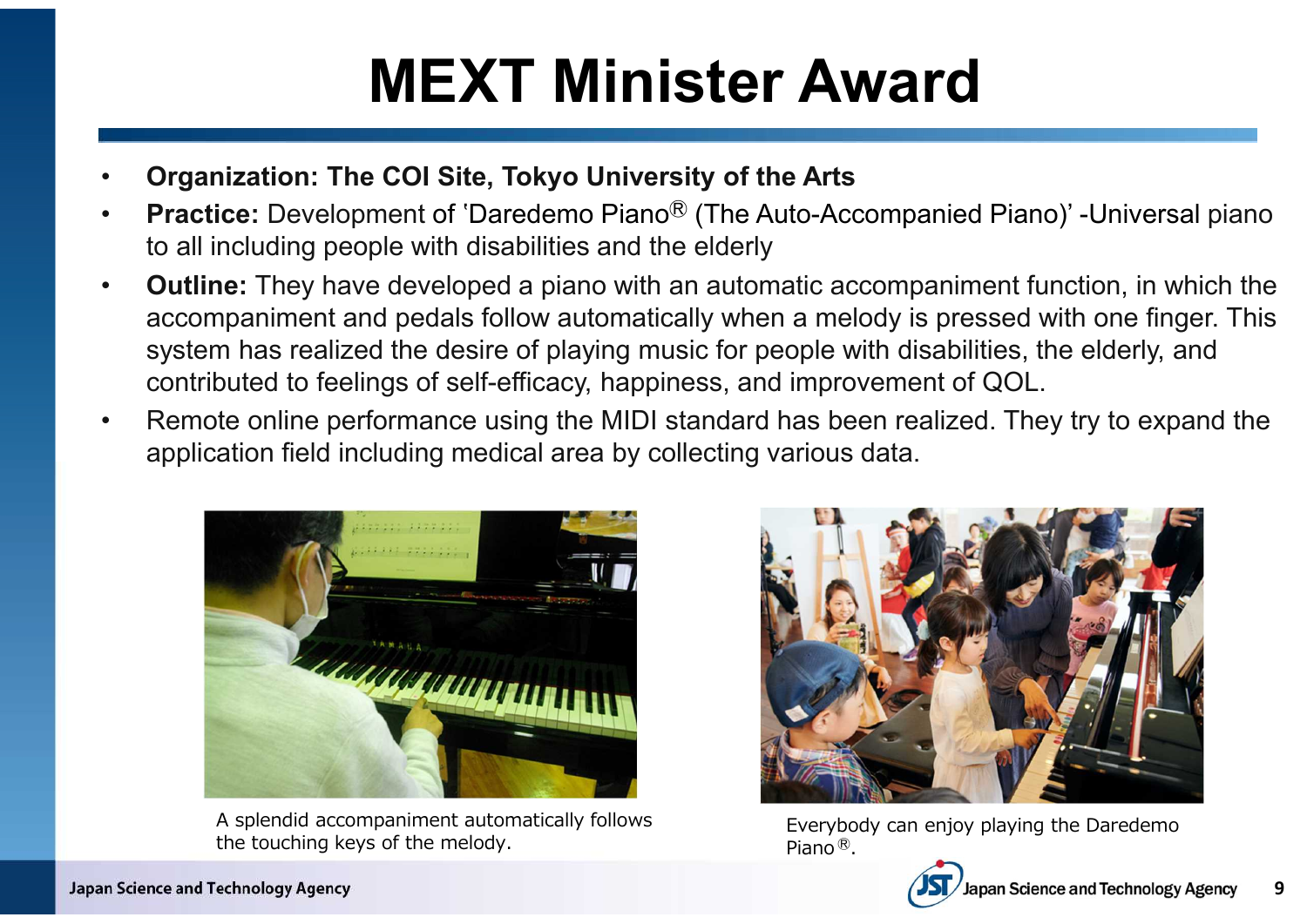## **JST President Award**

- **Organization: Smolt Co. Ltd and University of Miyazaki**
- **Practice:** Development of species to resilient to global warming and sustainable production of salmon roes by circular aquafarming of cherry salmon.
- **Outline:** In anticipation of the effects of global warming, they have cultivated cherry salmon which generally live in cool regions, in a temperate region called Miyazaki, by utilizing the seeds of research conducted at the University of Miyazaki.
- For sustainable production of cherry salmon, which are rare even in Japan, and for supply of its meat and roes, they have realized complete aquaculture of them in both fresh water and seawater through developing a selective breeding of varieties that are resistant to warm environments.
- They have contributed the revitalization of local economies through the effective use of surplus equipment in existing aquaculture, especially in areas where depopulation is increasing.



both seawater and fresh water<br>Japan Science and Technology Agency



Realizing the circular aquafarming of cherry salmon in Branding salmon roes harnessing rareness and sustainability

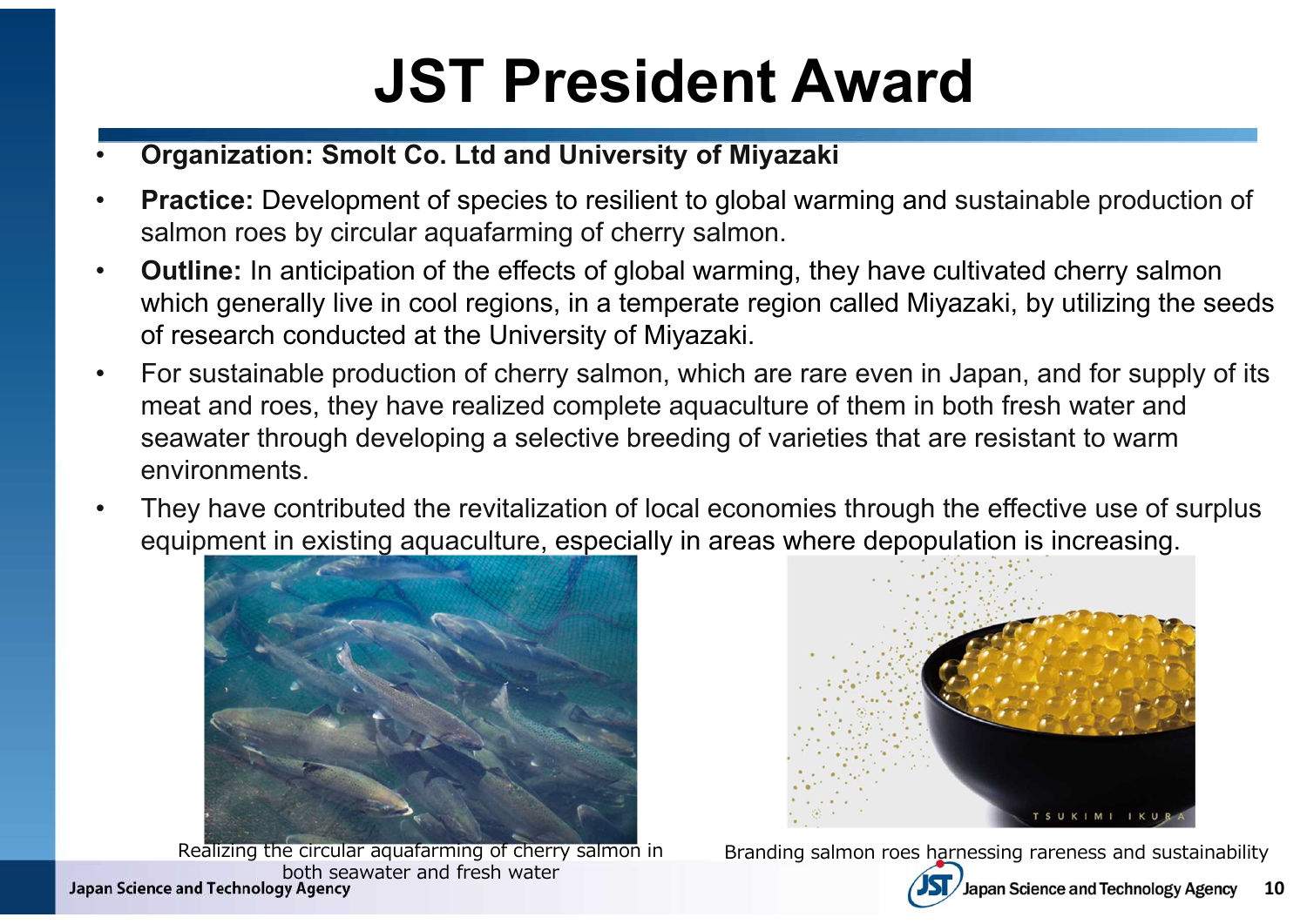## **Next Generation Awards**

**Organization:** Robot Science Club, Otemon Gakuin Otemae Junior & Senior High School **Practice:** Robot development based on design thinking aiming at resolving SDGs-related issues

**Outline:** Junior high and high school students have proactively studied the causes and solutions of social issues, such as SDGs, and collaboratively developed robots toward solving these issues as the next generation that is responsible for the future.



Members of Robot Science Club Members of Science Club

**Organization:** Fukushima Prefectural Fukushima High School **Practice:** Development of rechargeable batteries using magnesium and iodine **Outline:** High school students in Fukushima Prefecture perceived energy issues as common to all and created inexpensive and safe rechargeable batteries using magnesium and iodine, which are produced by utilizing seawater.



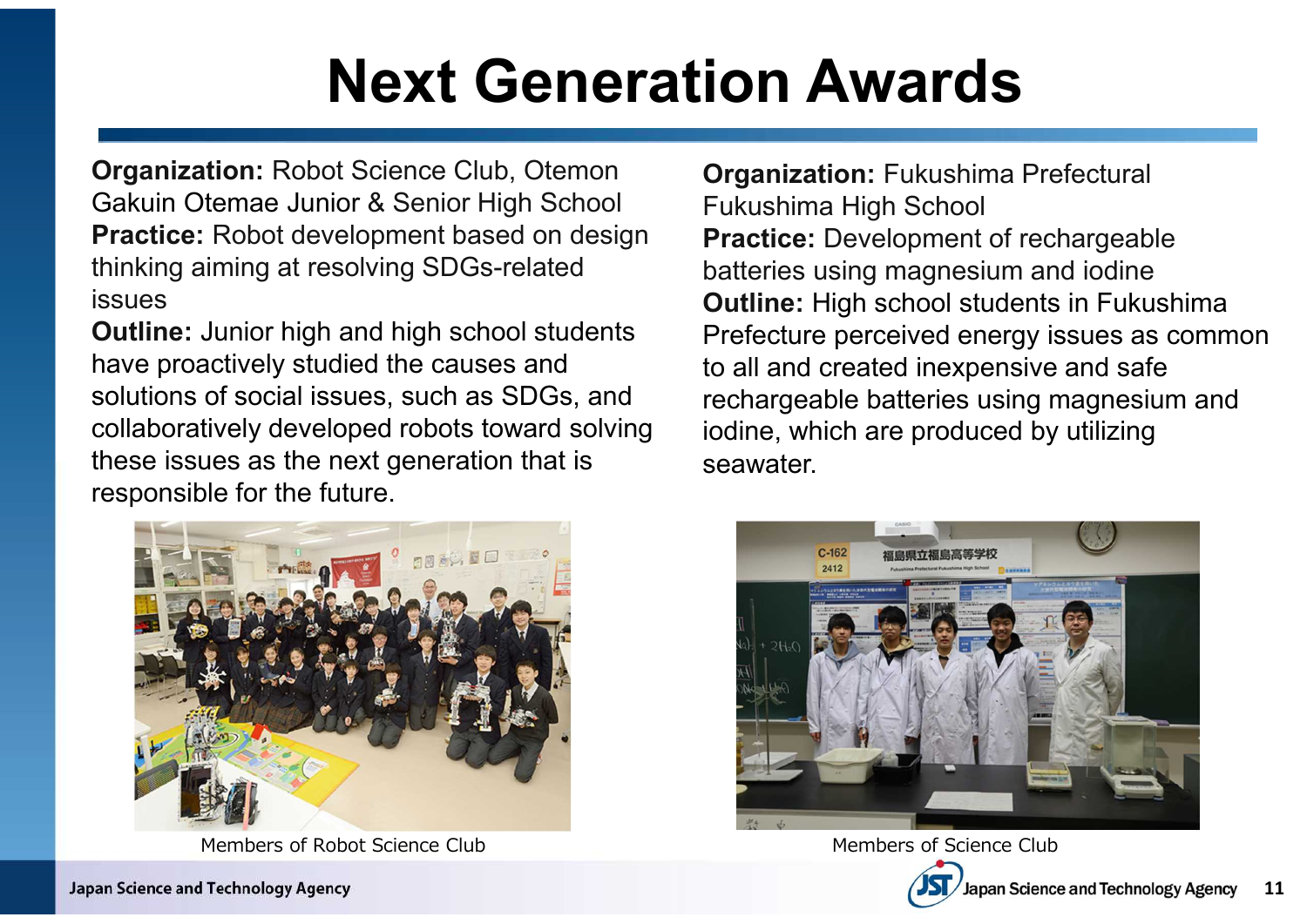## **Today's Lecture**



**Dr. Nonoyama**

## **Dr. Nonoyama Takayuki**

Associate Professor, Faculty of Advanced Life Science, Hokkaido **University** 

Dr. Nonoyama has developed polymer materials possessing rubbery-to-glassy transition with increasing temperature, beyond the traditional polymeric materials. 【Degree】

Department of Frontier Materials, Graduate School of Engineering, Nagoya Institute of Technology (2008-2013)

Doctor of Engineering, Nagoya Institute of Technology (2013)

Assistant Professor (2013), Associate Professor (2020), Faculty of Advanced Life Science, Hokkaido University

**Research Theme: Soft ceramics consisting of bioceramics and robust gel, thermoactive hydrogel**